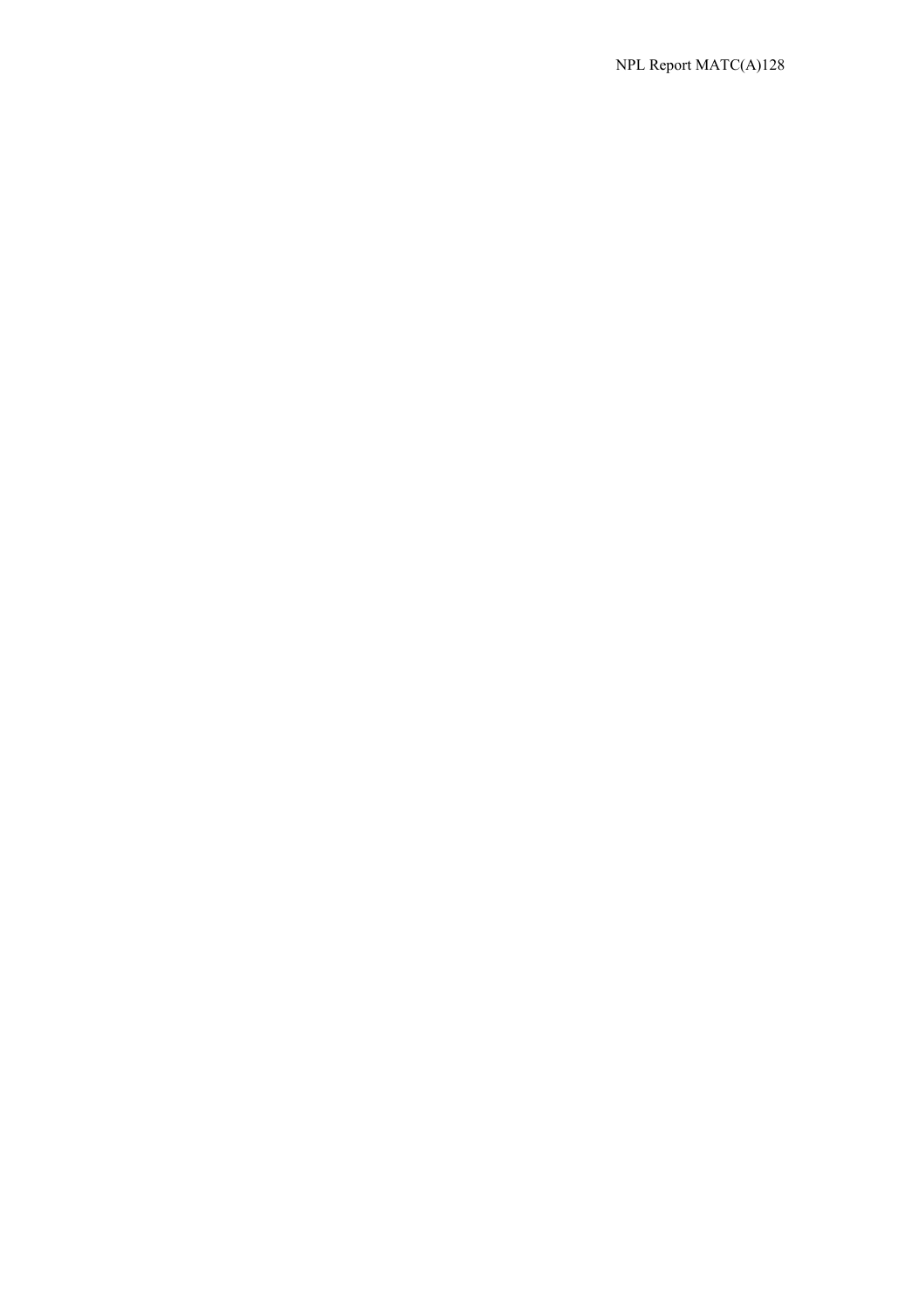## **A Test Procedure for Measurement of Solder Volume Effect on Reliability**

Miloš Dušek and Christopher Hunt National Physical Laboratory

#### ABSTRACT

The acquisition of solder materials data is essential to predict and model solder joint reliability for surface mount electronic assemblies. However, such testing is time-consuming and expensive, therefore alternatives to the traditional methods of solder joint fatigue assessment are assessed. An additional driver is the progression of the industry to use components that require smaller and finer solder joints. Traditional acquisition of materials data has used the typical dumb bell shape sample. Here we propose a methodology that uses realistic volumes of solder that reflect today's microelectronics industry. Furthermore, this test procedure is based on a stress relaxation method as opposed to a creep measurement method. The procedure proposed here outlines a new sample configuration and loading regime. The illustrating results indicate that the solder joint volume has a major impact on stress relaxation during strain dwells.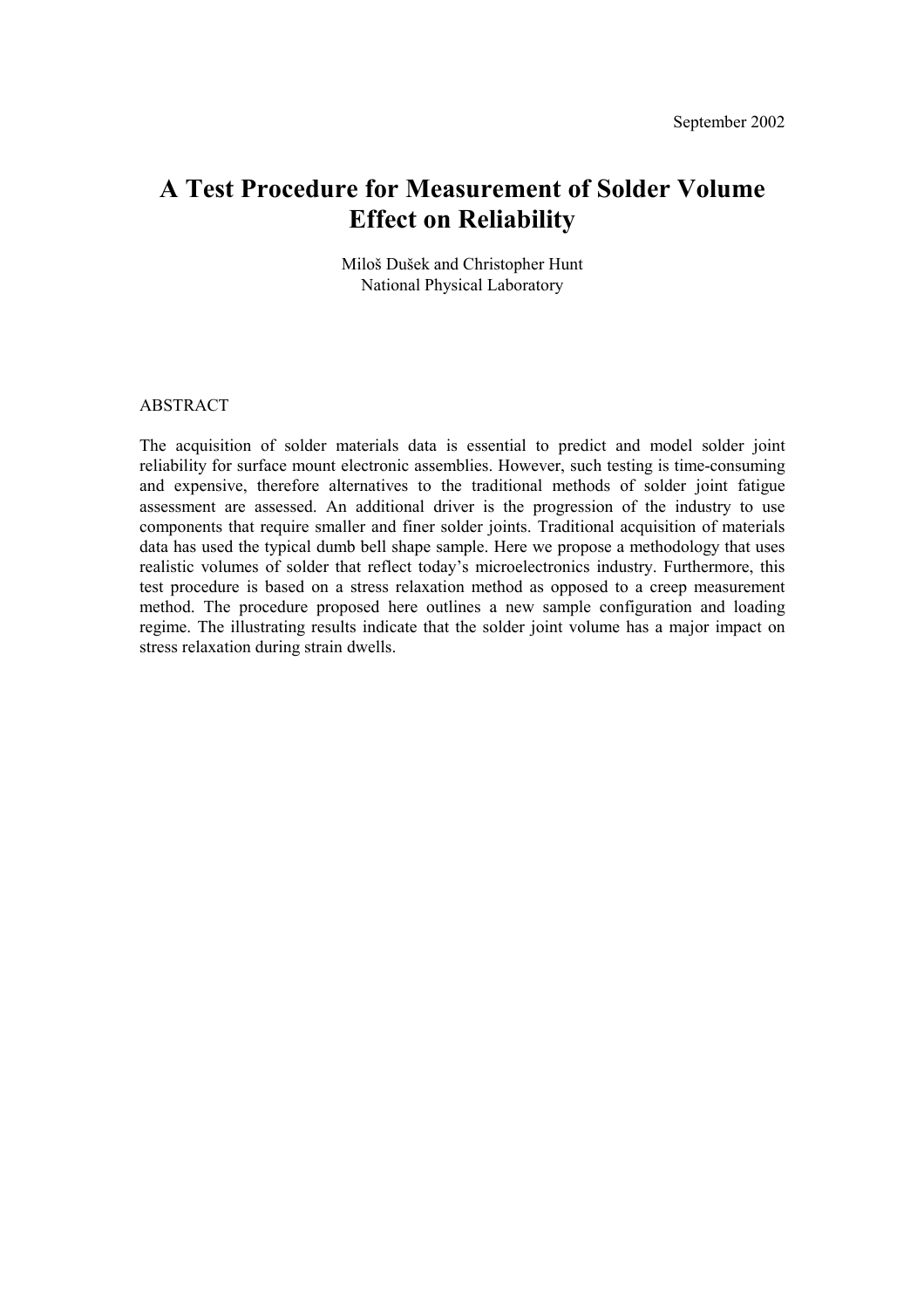© Crown copyright 2002 Reproduced by permission of the Controller of HMSO

ISSN 1473 2734

 National Physical Laboratory Teddington, Middlesex, UK, TW11 0LW

Extracts from this report may be reproduced provided the source is acknowledged and the extract is not taken out of context.

Approved on behalf of Managing Director, NPL, by Dr C Lea, Head, Materials Centre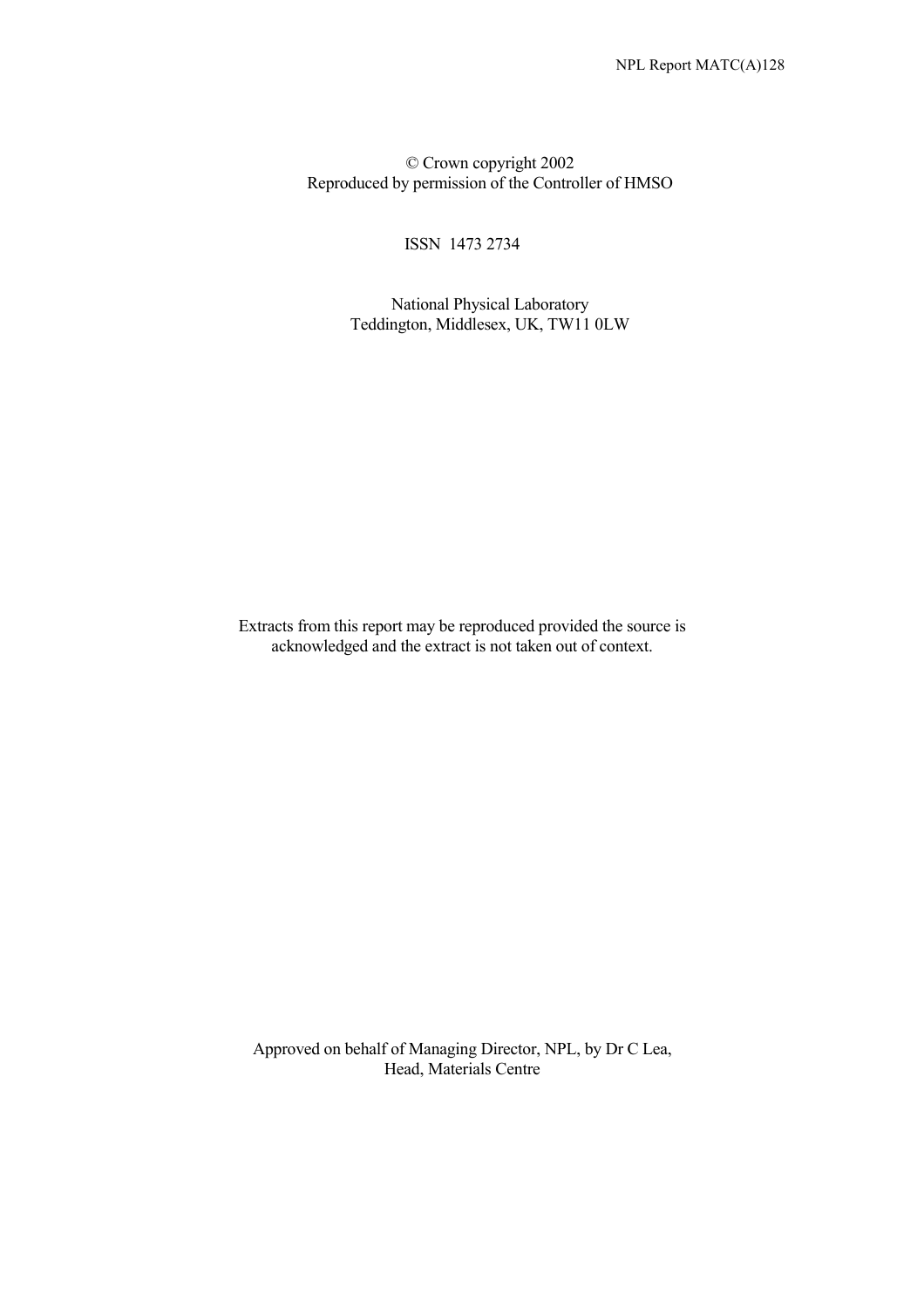## **CONTENT**

| 1.1 |     |  |
|-----|-----|--|
|     |     |  |
|     |     |  |
|     | 2.1 |  |
|     |     |  |
|     |     |  |
|     |     |  |
|     |     |  |
|     |     |  |
|     |     |  |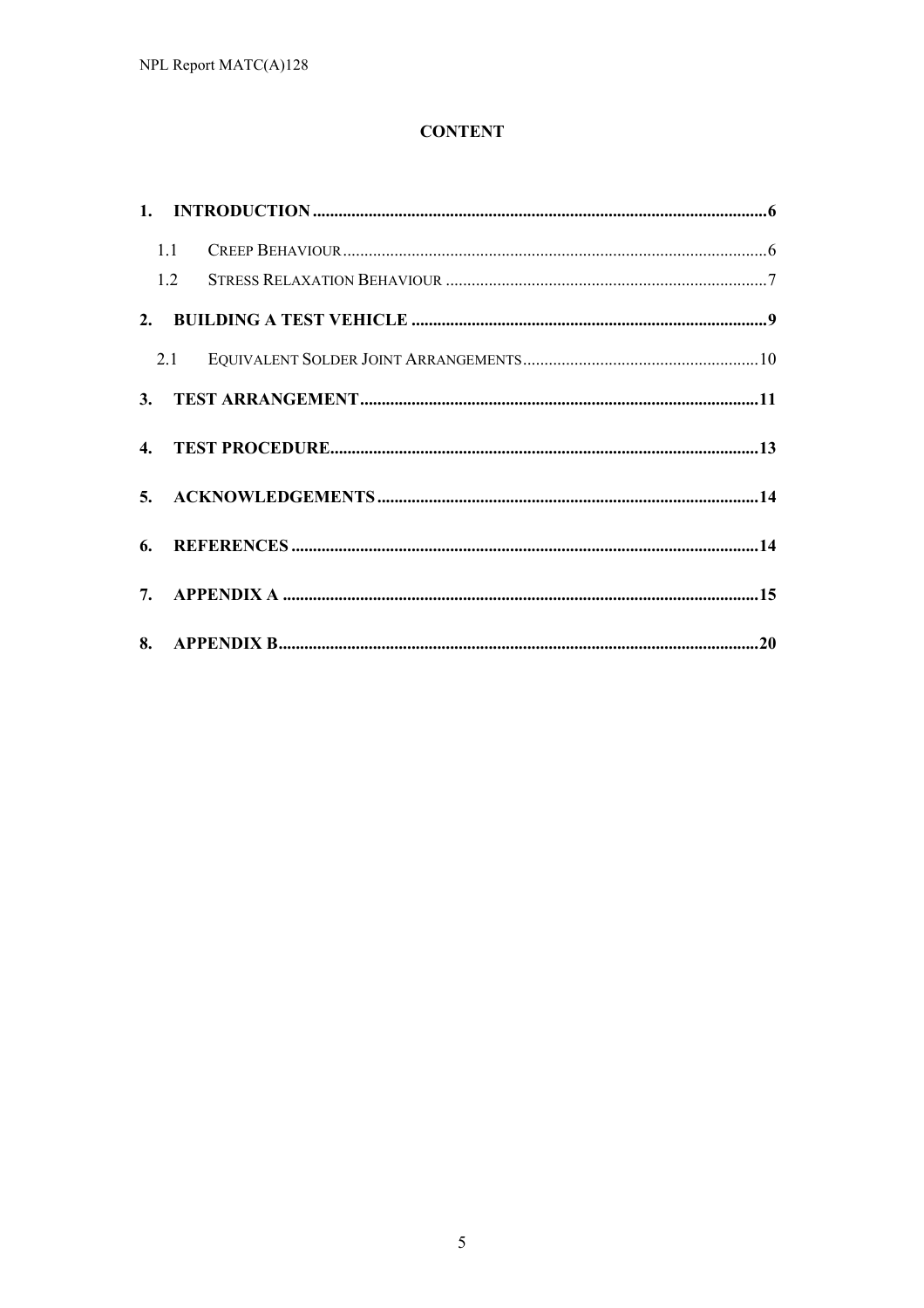### **1. INTRODUCTION**

SnPb solders have been widely used in the electronics industry for a long time. However, their toxicity gave rise to proposals for anti-lead legislation in the USA more than ten years ago. These proposals, although rebutted at that time, have created a momentum for lead-free electronics, which shifted to Europe, and has led to the incorporation of lead-elimination measures in the EU's WEEE Directive. This Directive aims firstly at the prevention of waste from electrical and electronic equipment, secondly at the re-use, recycling and other forms of recovery of such wastes, and thirdly at minimising the risks and impacts to the environment associated with the treatment and disposal of end-of-life electrical and electronic equipment.

The identification and introduction of suitable lead-free solders in the electronics industry require deeper studies of reliability and failure modes of solder joints. In line with identified failure modes accelerated tests such as cyclic loading can be applied and lifetime of joints assessed. Solder used in electrical interconnection can be stressed through various ways by:

- CTE mismatch between components and assembly substrates
- Mechanical vibrations in use
- $\bullet$ Handling during transports (bending, impact)

The main variables in assessment of material lifetime are **strain** and **stress**. Strain is simply a relative displacement of material particles per unit length and stress is a force per unit area generated by the relative displacement of various components. The stress generated by applied strain can result in elastic and/or plastic deformations. All elastic and some plastic deformation happens instantaneously. Most of the plastic deformation in solders develops with time, however, and is called **creep strain,** which is a function of **applied stress**. If the resultant stress occurs due to the application of a fixed strain the accumulated stress naturally decreases with time, this behaviour is called **stress relaxation** and is expressed as a function of the **strain** initially applied (i.e. behaviour of material after a strain is reached).

The materials data for solders in the literature has been measured on dumb bell sized samples with a gauge diameter of a few millimetres. Today's electronic assemblies have joints that are measured in microns, and hence are a few multiples of the grain size. This work proposes smaller more representative sample geometries, which allow exploration of the solder volume influence on the solder materials properties.

In developing the new procedure creep and stress relaxation factors are discussed.

#### 1.1 Creep Behaviour

When an external force is applied to a solid block at a specific temperature, atoms of the material start to change their location elastically. This phenomenon takes a very short time and in engineering practices is extrapolated to a zero time interval. Beyond the elastic strain limit materials start to yield, and are in the primary stage of plastic deformation, which is combined with an instant plastic deformation. Providing the stress is high enough atoms start to shift at a constant **creep strain rate** (secondary stage), as the stress increases and the amount of secondary creep that can be accommodated is exceeded then the creep rate becomes non-linear (third stage). If the stress is too high then rupture can occur and a crack initiates, as the stress exceeds the bond energy.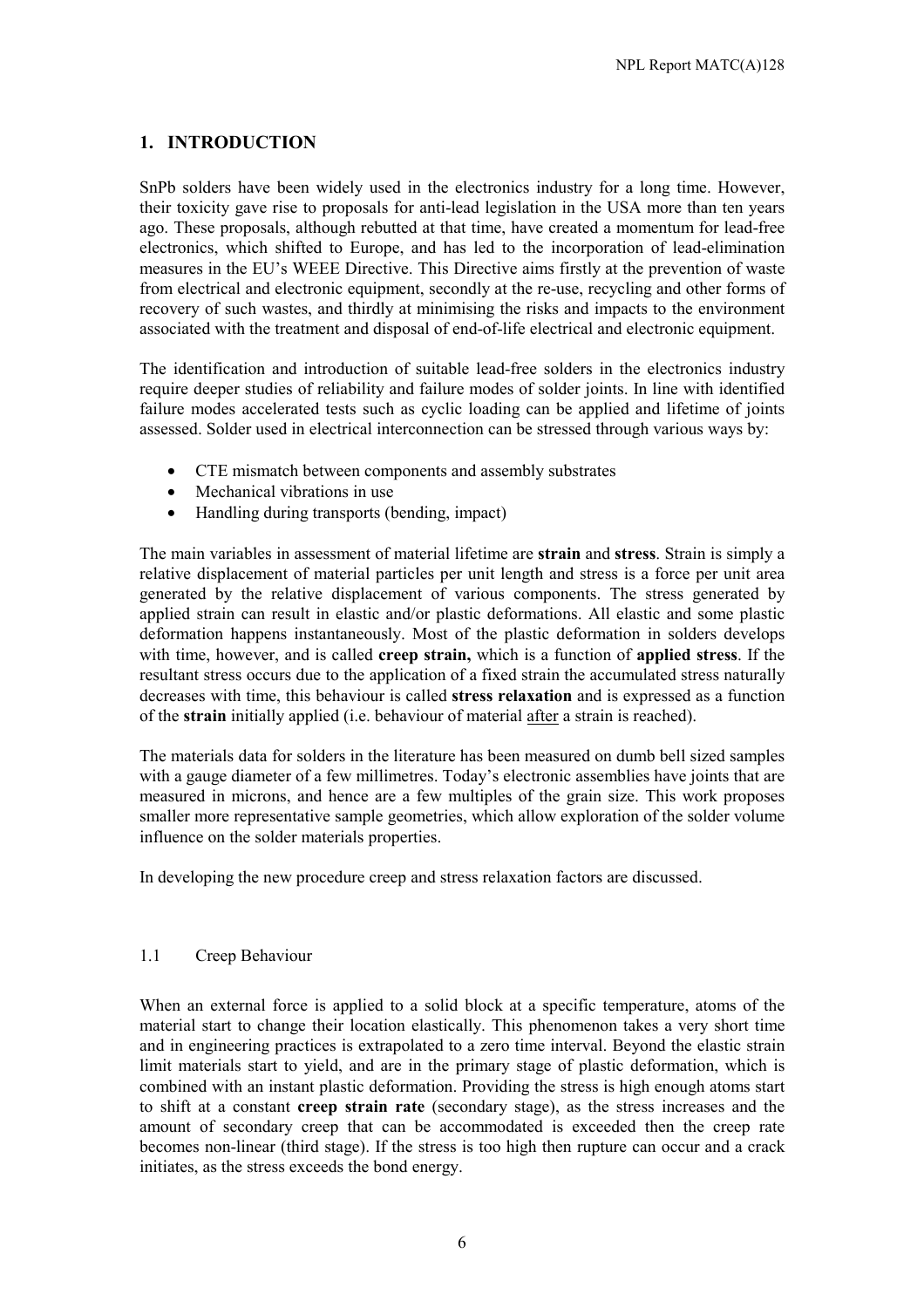The various stages of deformation and creep are shown in Figure 1 [Ref 1]. The primary creep stage is crossed very quickly and it is then secondary creep that determines the material performance. If the stress is higher still, tertiary creep begins and rupture occurs within a short time.



**Figure 1 Schematic of various creep regimes** 

Solder alloys under stress and used above 60% of their homologous temperature (homologous temperature=100%  $*$  T/T<sub>melting point</sub>), may experience creep. Strain relaxation is accomplished by microstructural changes (diffusional flow, dislocation creep) and causes material **fatigue** by initiation and propagation of microcracks. For modelling the secondary creep strain is taken to apply.

#### 1.2 Stress Relaxation Behaviour

When a specific strain ( $\gamma$ ) is applied at constant strain rate ( $\partial \gamma / \partial t > 0$ ), the initial response is first with an instant elastic (reversible) shift to a point called the proportional stress limit. Equation 1 can be used to obtain the shear elastic modulus from Young's modulus providing Poisson's ratio v is known.

$$
G = \frac{E}{2(1+\nu)}\tag{1}
$$

where:

E is Young's modulus in normal (tensile) direction =  $\sigma$ / $\epsilon$  [Pa] G is shear modulus v is Poisson's ratio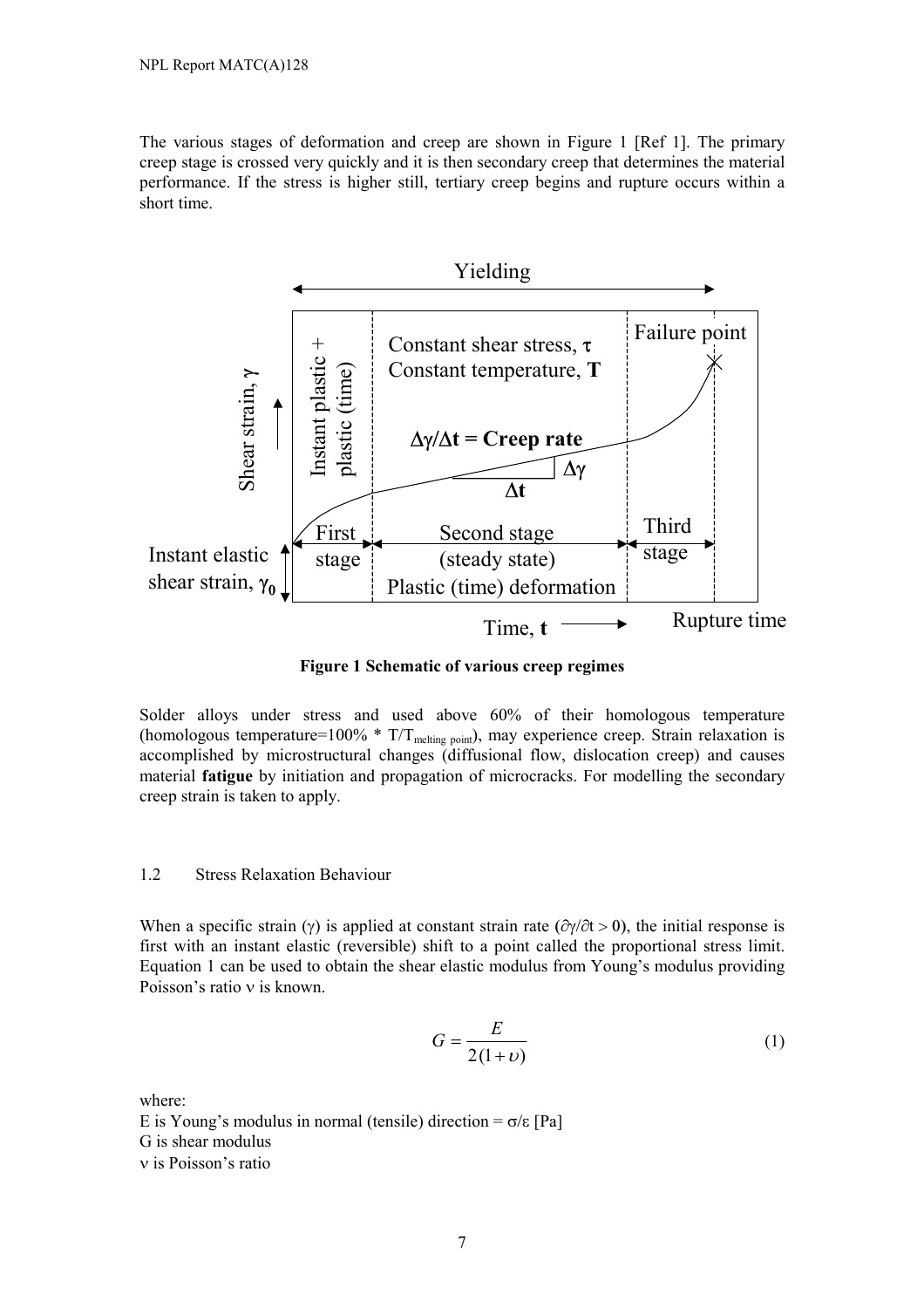Exceeding the proportional elastic limit of stress, plastic time-independent (irreversible) deformation takes place and is combined with creep (time dependent) and stress relaxation. If the strain rate applied is high enough (E is independent of strain rate), the contribution of time dependent stress relaxation is minimal and strain is purely caused by creep and instant elastic and plastic part as seen from equation 2 [Ref 2].

$$
\gamma = \gamma_{el} + \gamma_{pl} + \gamma_{cr} = const.
$$
 (2)

where:

 $\gamma$  is the total strain reached at controlled strain rate

 $\gamma_{el}$  is time-independent elastic strain

 $\gamma_{\text{pl}}$  is time independent plastic strain

 $\gamma_{cr}$  is time-dependent creep strain

Hence creep rate can be calculated (3) by differentiation of equation 2 with respect to time. This means that creep strain rate in inelastic plastic deformation region is numerically proportional to stress relaxation rate in a certain time period.

$$
\frac{\partial \gamma_{cr}}{\partial t} = -\frac{1}{AG} \cdot \frac{\partial F}{\partial t}
$$
 (3)

where:

A is shear area

G is shear modulus

F is force acting on shear area in stress relaxation period (while  $\gamma$  is constant)

Figure 2 illustrates the effect of applying a constant strain rate and the shear stress response.



**Figure 2 Stress relaxation definition** 

In addition the applied stress can be cyclic and hence amplitude and frequency are critical. If the amplitude of the total strain is such that significant strain plasticity occurs, the lifetime is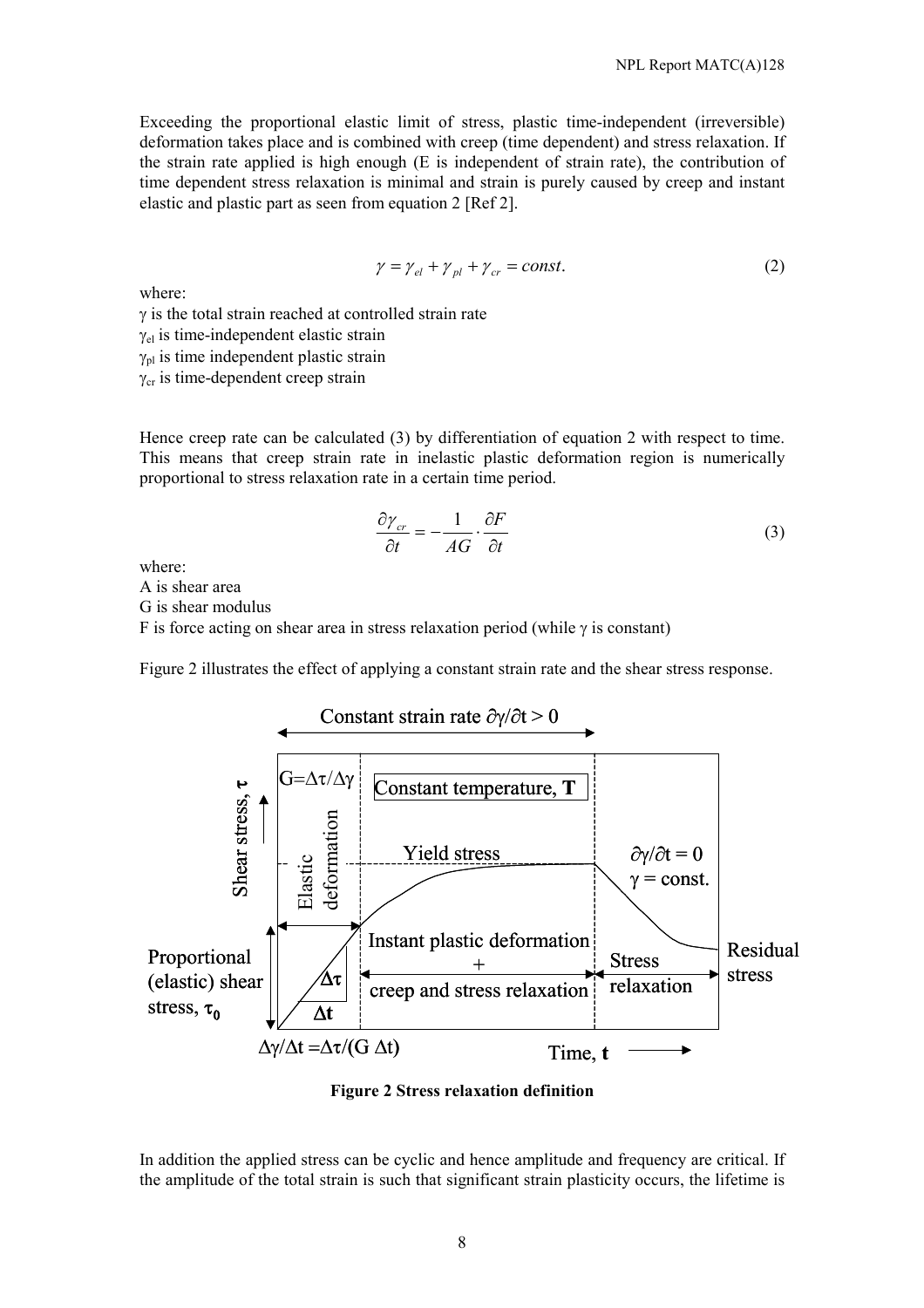likely to be short (**Low Cycle Fatigue** or LCF; strain life approach). If the stresses are low enough that the strains are elastic, the lifetime is likely to be long ( High Cycle Fatigue or HCF; stress-life approach).

All of the above factors must be considered in setting up the appropriate materials test when measuring properties.

## **2. BUILDING A TEST VEHICLE**

As part of a previous programme NPL has developed an instrument for obtaining stress and strain data – the electro-thermo mechanical tester (ETMT). The ETMT is ideally suited for measuring small samples under a range of mechanical and thermal conditions, and was used in this work. Here stress relaxation data and stress strain hysteresis loops were obtained for SnAgCu solder.

The details of the experimentally tested samples are shown in Figures 3, 4 and 5. the arrangement below removes any rotation force being generated within the joint, and hence the joint is in pure shear. If a single lap joint is used then rotation forces will be experienced by the solder joint, as the strain generated from the either side of the sample is not axially symmetric. The Basic material used to form the sample arms was FR4, a glass reinforced epoxy, commonly used in electronics manufacture. Copper pads on the samples, formed by etching, are the typical size used for the appropriate surface mount chip components. Solder paste was applied to these pads through a 150 µm stencil and the sandwich structure assembled by aligning parts B on either side of part A, and the whole assembly reflowed. Again this process is representative of industrial practice for PCA assembly. By this method 8 samples of 4 different joint sizes were obtained after a single reflow. This assembly was subsequently cut into individual samples for testing. Tested samples are seen in Figure 5. The solder joint height was controlled by inserting 100µm thick foil shims of and secured by clamps.



**Figure 3 PCBs used in sandwich assembly** 



**Figure 4 Final sandwich assembly (side view)**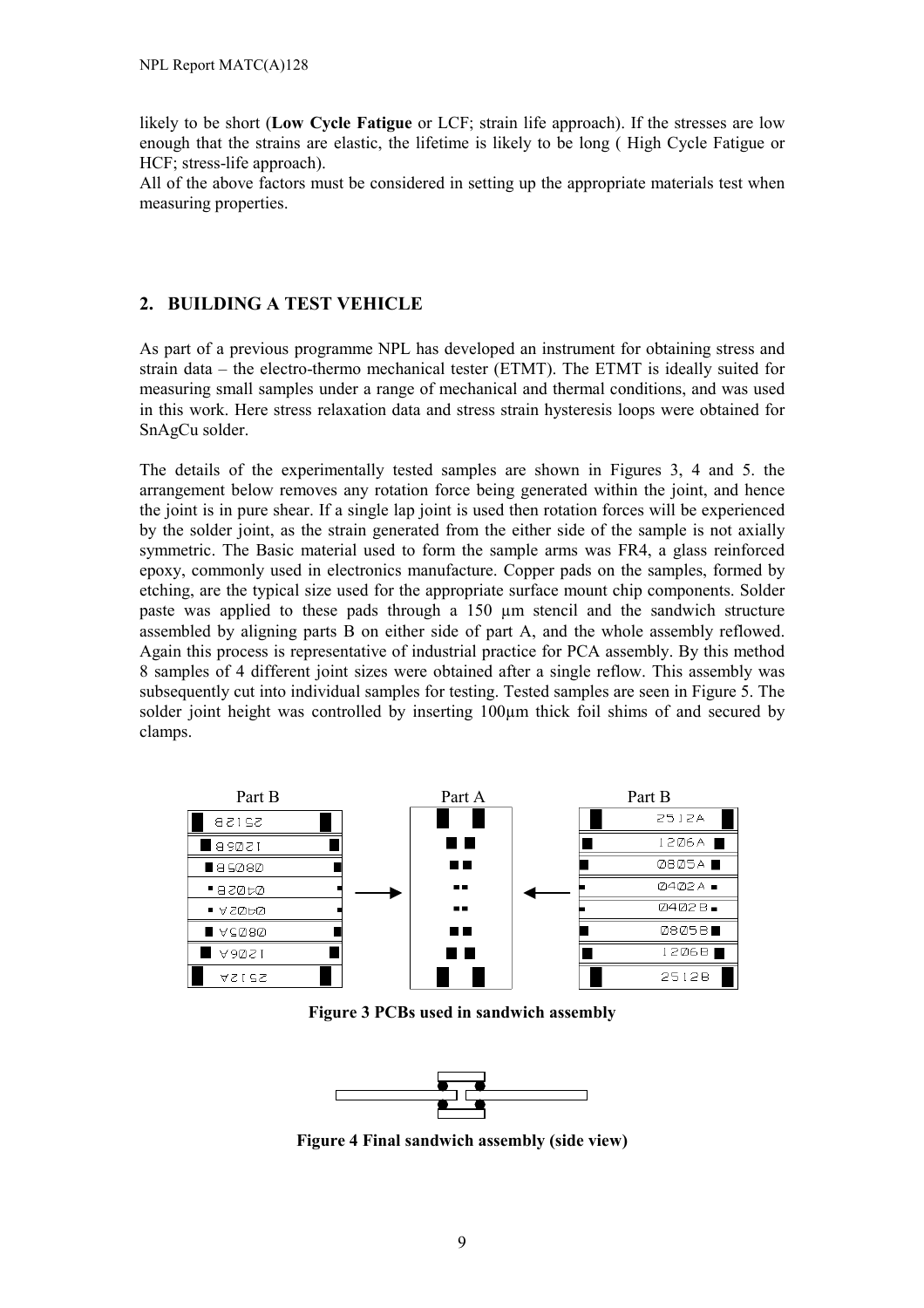

**Figure 5 Top and side view of the testing sample** 

The pad size and solder joint height are given in Table 1.

#### **Table 1 Solder pad sizes**

| Pad  | [mm]      | W [mm] |      | Area [mm^2] Gap (solder joint height) [µm] |
|------|-----------|--------|------|--------------------------------------------|
| 2512 | っっ<br>ے.د |        | 5.76 | 100                                        |
| 1206 | .81       | . 61   | 2.88 | 100                                        |
| 0805 | 1.5       | ا ب ا  | 1.95 | 100                                        |
| 0402 | ◡.≀       | 0.91   | 0.63 | 100                                        |

#### 2.1 Equivalent Solder Joint Arrangements

In Figure 4 the sample arrangement shows 4 symmetrically arranged solder joints in the one sample. In Figures 6-8 the equivalence of various solder joint arrangements are considered. A mathematical description of shear stress, strain and shear modulus on equivalent solder joint arrangements is presented.



**Figure 6 Single lap joint between two parallel planes**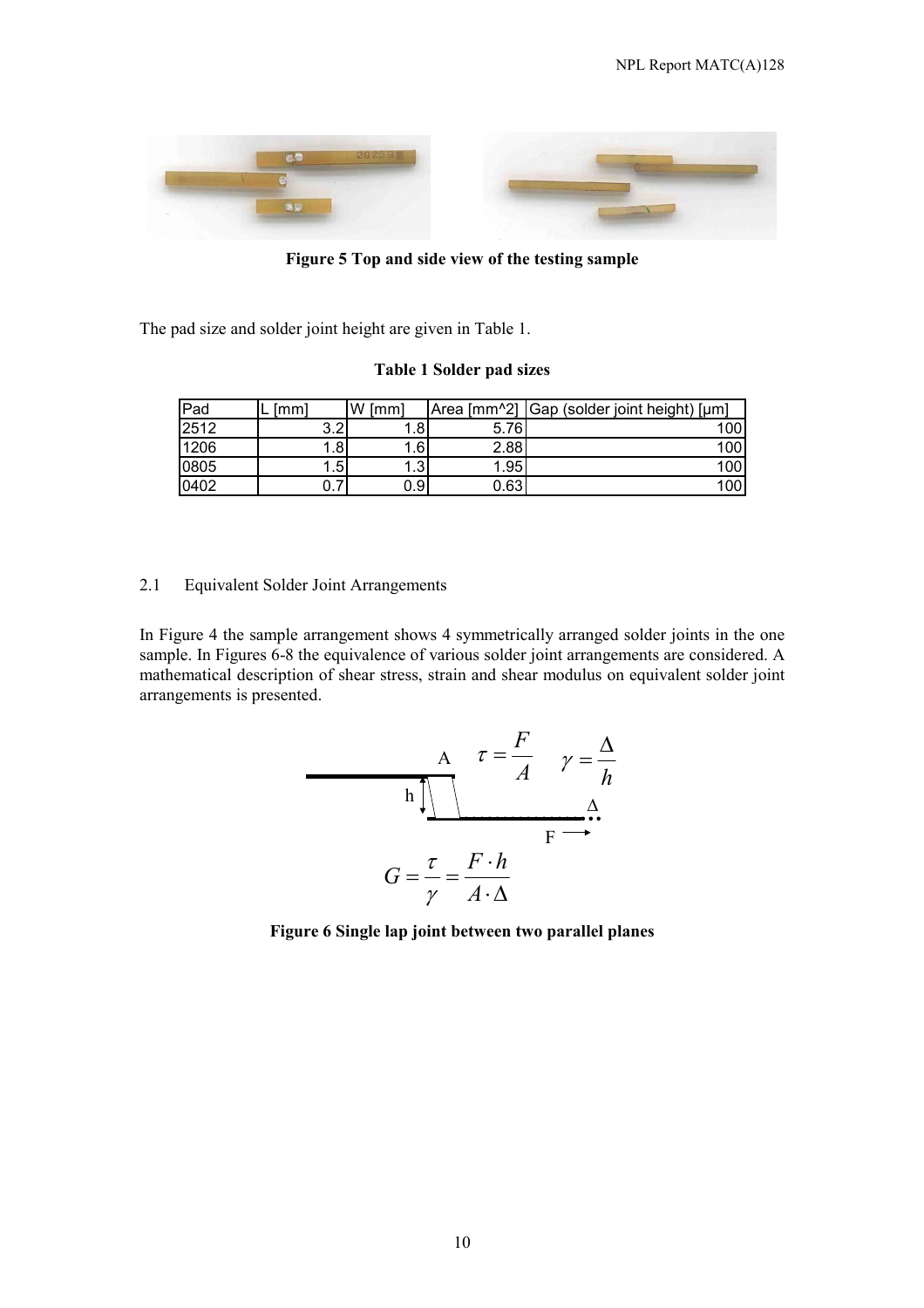

**Figure 7 Four single lap joints between two parallel planes** 



#### **Figure 8 Four single lap joints attached to two planes; mirror image of arrangement in figure 7**

An important conclusion of the calculations represented in Figure 6 to Figure 8 is that the obtained Shear Modulus (G) is the same as for a single joint as it is for four single lap joints attached in the symmetrical arrangement shown. Therefore the samples used in this procedure (symmetrically designed to minimise bending and distortion), will yield the same data as for a single solder joint in test, if it were pulled without generating normal forces.

## **3. TEST ARRANGEMENT**

Testing is conducted to measure stress relaxation in two ways. First, constant displacement of 100 µm is applied at two different strain rates. Examples of applied strain rates are given in Table 2, and the corresponding displacement curve is shown in Appendix A. The Second method is to apply a strain cycle (Figure 10), ranging from 0 to 30µm displacement with varying constant strain rate and time dwells. The displacement should be designed with relation to strain levels seen on assemblies (i.e. CTE mismatch, multiplied by the temperature range and nominal length of component). Examples of strain rates for cyclic stress-strain hysteresis loops at various temperatures are summarized in Table 3.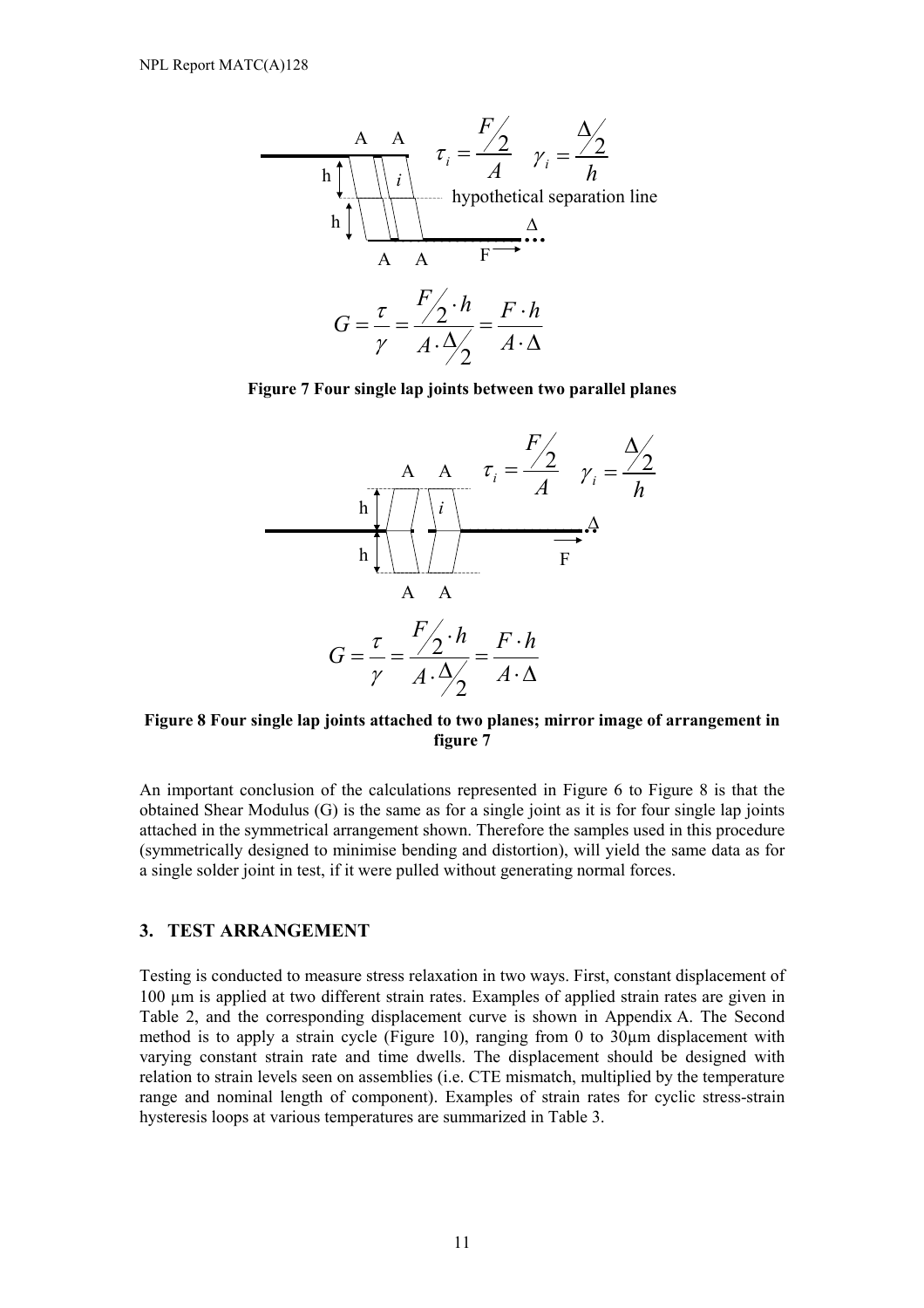

**Figure 9 A sample secured on right hand side in the testing machine grip** 

Strain rate was kept at constant value of 0.005/s, which is close to temperature ramps in accelerated reliability assessment [4].

Table 2 Strain rate for various sample sizes, & index for figures in Appendix A

| Appendix A<br>Figure | Joint size | Strain Rate $[s^{-1}]$ |
|----------------------|------------|------------------------|
| 12                   | 0805       | 0.003                  |
| 13                   | 1206       | 0.003                  |
| 14                   | 2512       | 0.003                  |
| 15                   | All        | 0.003                  |
| 16                   | 0805       | 0.016                  |
| 17                   | 1206       | 0.016                  |
| 18                   | 2512       | 0.016                  |
| 19                   | All        | 0.016                  |

Table 3 Strain rate for various temperatures, & index for figures in Appendix B

|        | Appendix B   Temperature | Strain Rate $[s^{-1}]$ |
|--------|--------------------------|------------------------|
| Figure | C                        |                        |
| 20     | 25                       | 0.005                  |
| 21     | 50                       | 0.005                  |
| 22     | 75                       | 0.005                  |
| 23     | 100                      | 0.005                  |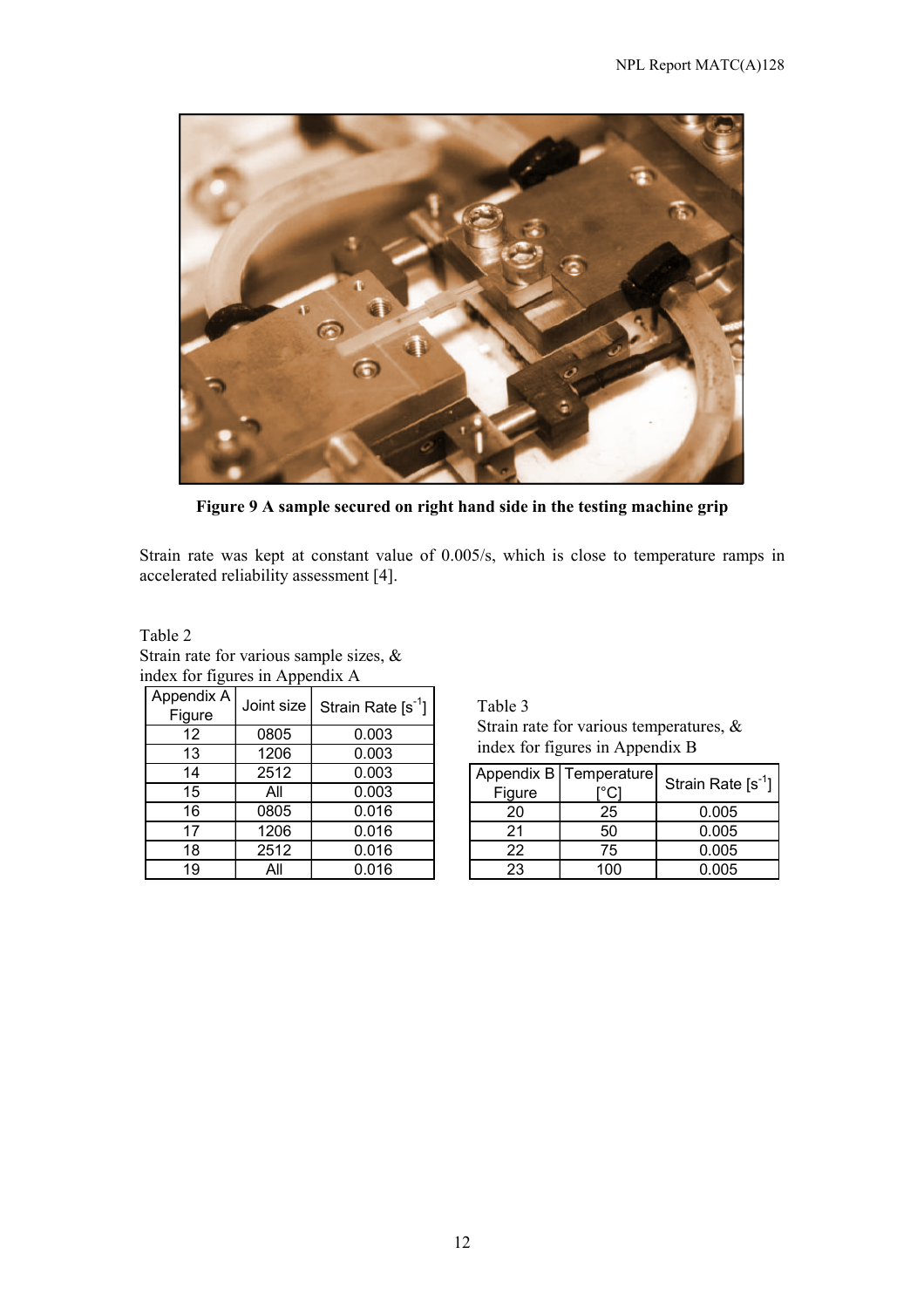

**Figure 10 Control shear strain displacement profile** 

Examples of stress relaxation measurement are shown in appendix A, as described in Tables 2. During the test the displacement is controlled at a constant rate while force is monitored. The displacement is controlled via a servomotor with a gearbox providing accurate feedback. The load is monitored by a load cell with 100 N working range. For the high temperature work a cylindrical heater was used.

The shear stress is calculated by dividing measured force by cross-sectional area of a joint (variable A). The shear strain is calculated by dividing displacement of the solder joint by the lap joint gap; and using a correction factor for the extension of the supporting laminate. The laminate extension can be determined by measuring a part B (from Figure 3) under the conditions of interest. The length between the jaws of the ETMT is measured, and is used to correct the measurements for the distance between the jaws for the assembled samples (seen in Figure 4).

## **4. TEST PROCEDURE**

To identify the volume effects of solder joints the following steps need to be taken referring to the sections above:

- -Identify solder materials
- $\bullet$ Select and manufacture samples
- $\bullet$ Identify temperature and strain rates to be applied
- $\bullet$ Apply loading regime to samples
- -Measure the deformation of the laminate under the same conditions
- $\bullet$  Analyse displacement data to determine strain rates, correcting for the contribution from the laminate.
- $\bullet$  Evaluate the effects of volume on shear rate, creep and stress relaxation. (See Appendix A and B as examples)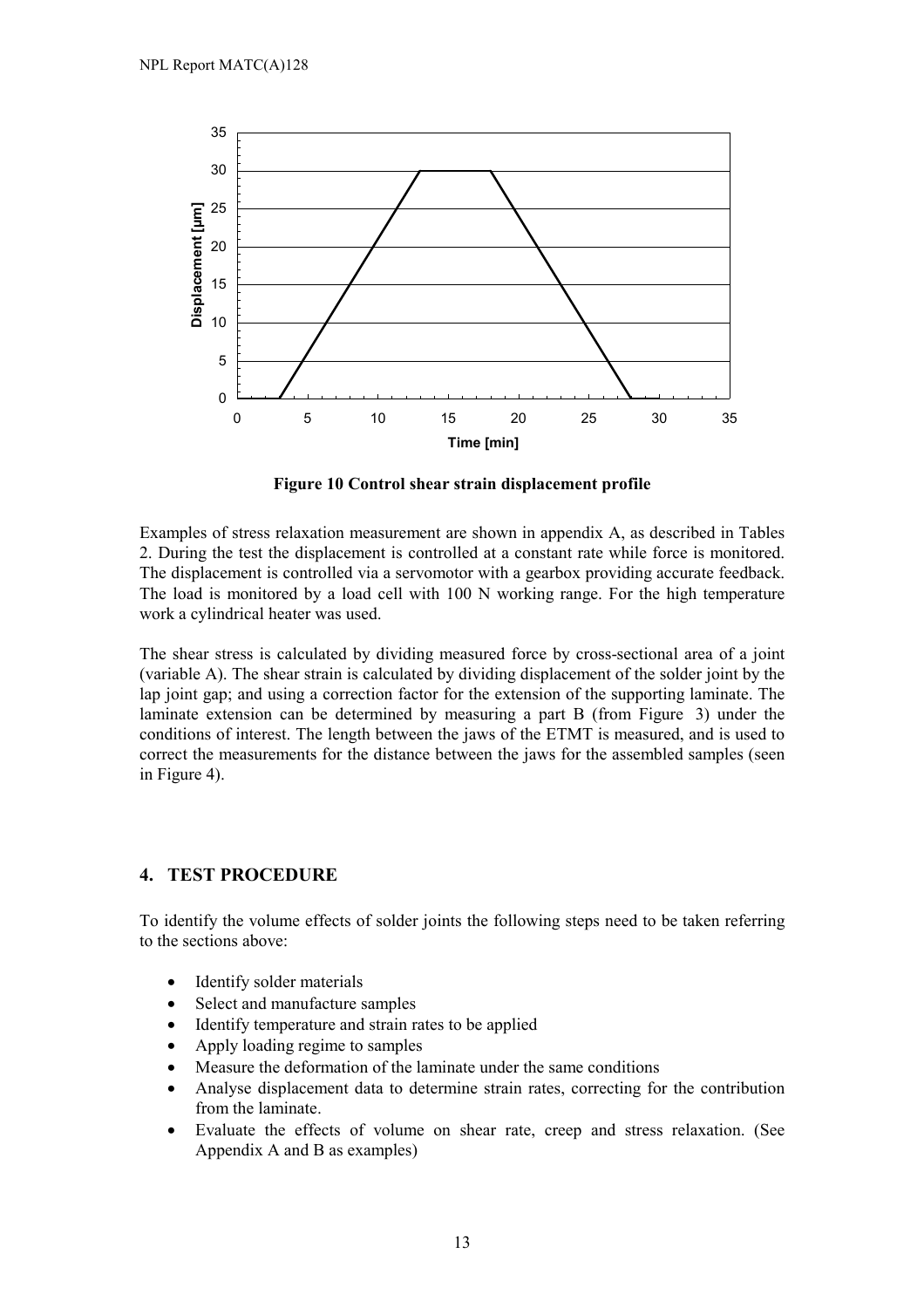Data collected by this method is ideal for use in modelling to allow the effects of decreasing joint dimensions (approaching the solder intermetallic grain size dimensions) to be taken into account.

#### **5. ACKNOWLEDGEMENTS**

The work was carried out as part of a project in the Measurements for the Processability of Materials (MPI 5.3 M4) Programme of the UK Department of Trade and Industry.

#### **6. REFERENCES**

- 1) Frear, D., Morgan, H., Burchett, S. and Lau, J. (editors): The Mechanics of Solder Alloy interconnects. Chapman and Hall, New York, 1994, pp323-324.
- 2) Lau, J. H. "Solder Joint Reliability Theory and Application, Van Nostrand Reinhold, New York, NY, 1991, pp384-4388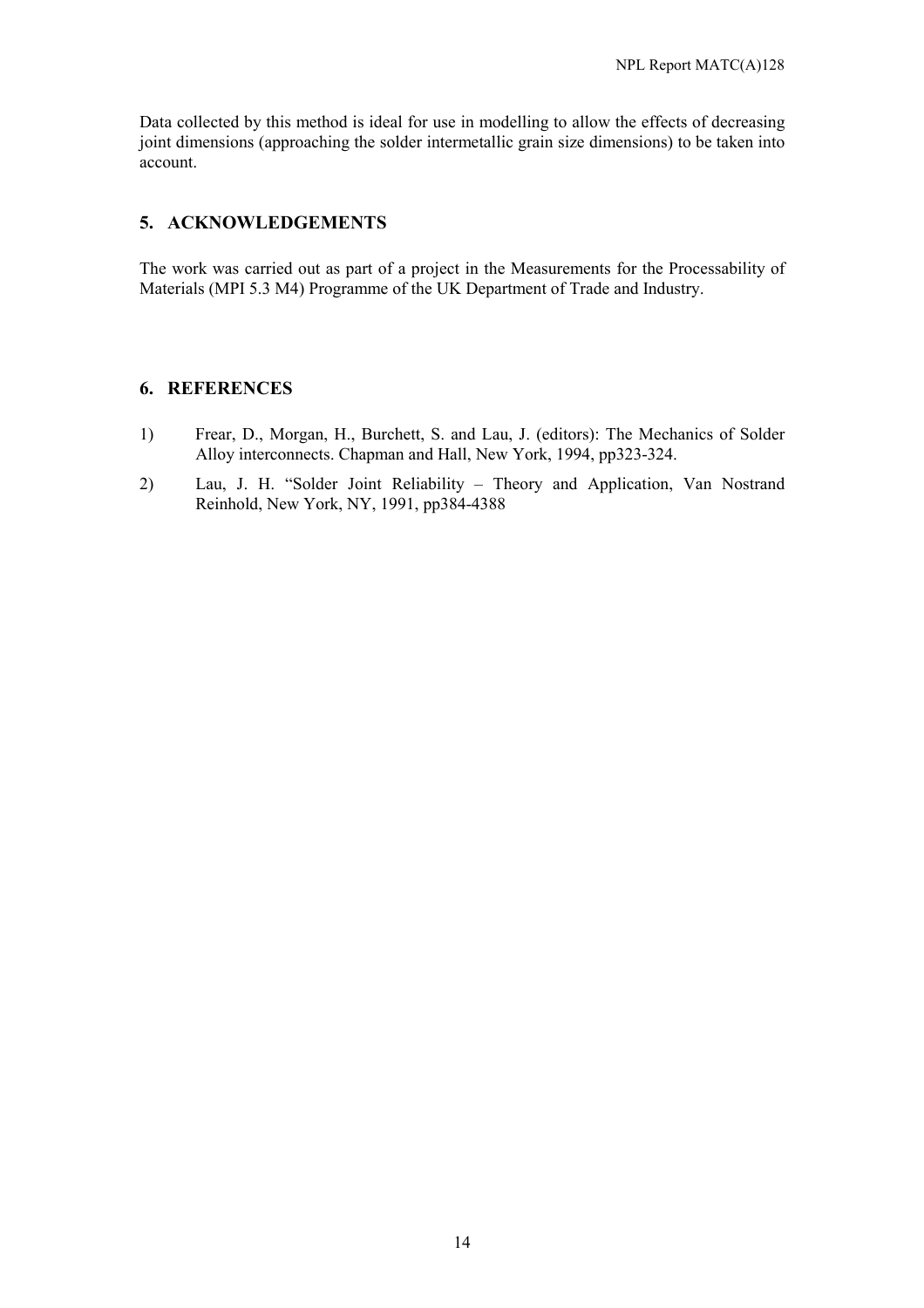## **7. APPENDIX A**

Following plots show load–displacement characteristics of 3 different sizes of SnAg3.5Cu0.7 solder joints (0805, 1206 and 2512) as described in Table 1. The measurements were taken at 25°C for two different strain rates of 20 and 100 µm/min.



**Figure 11 0805 joint at 0.003/s strain rate**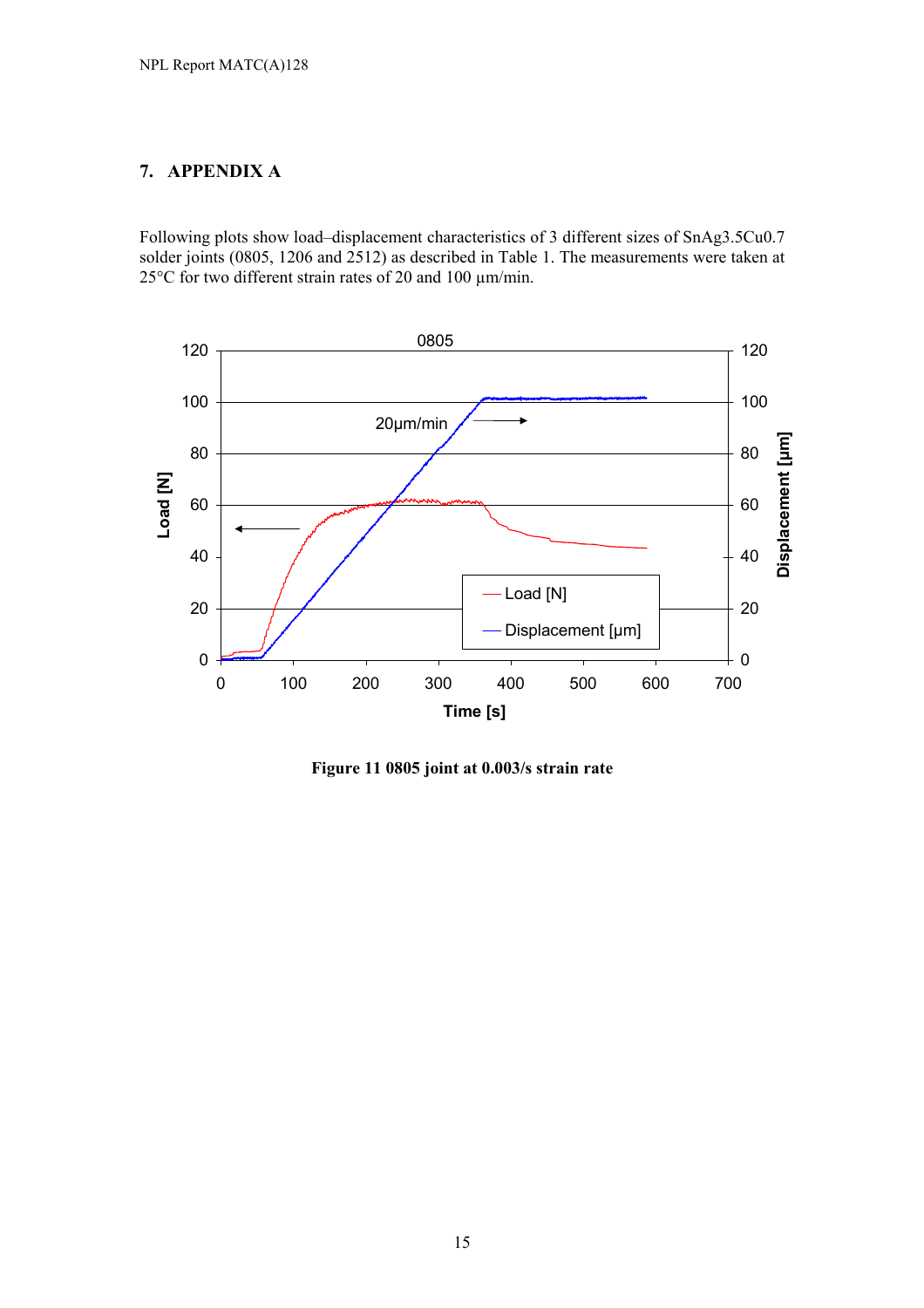





**Figure 13 2512 solder joint, still in elastic region (at 20µm/min displacement rate)**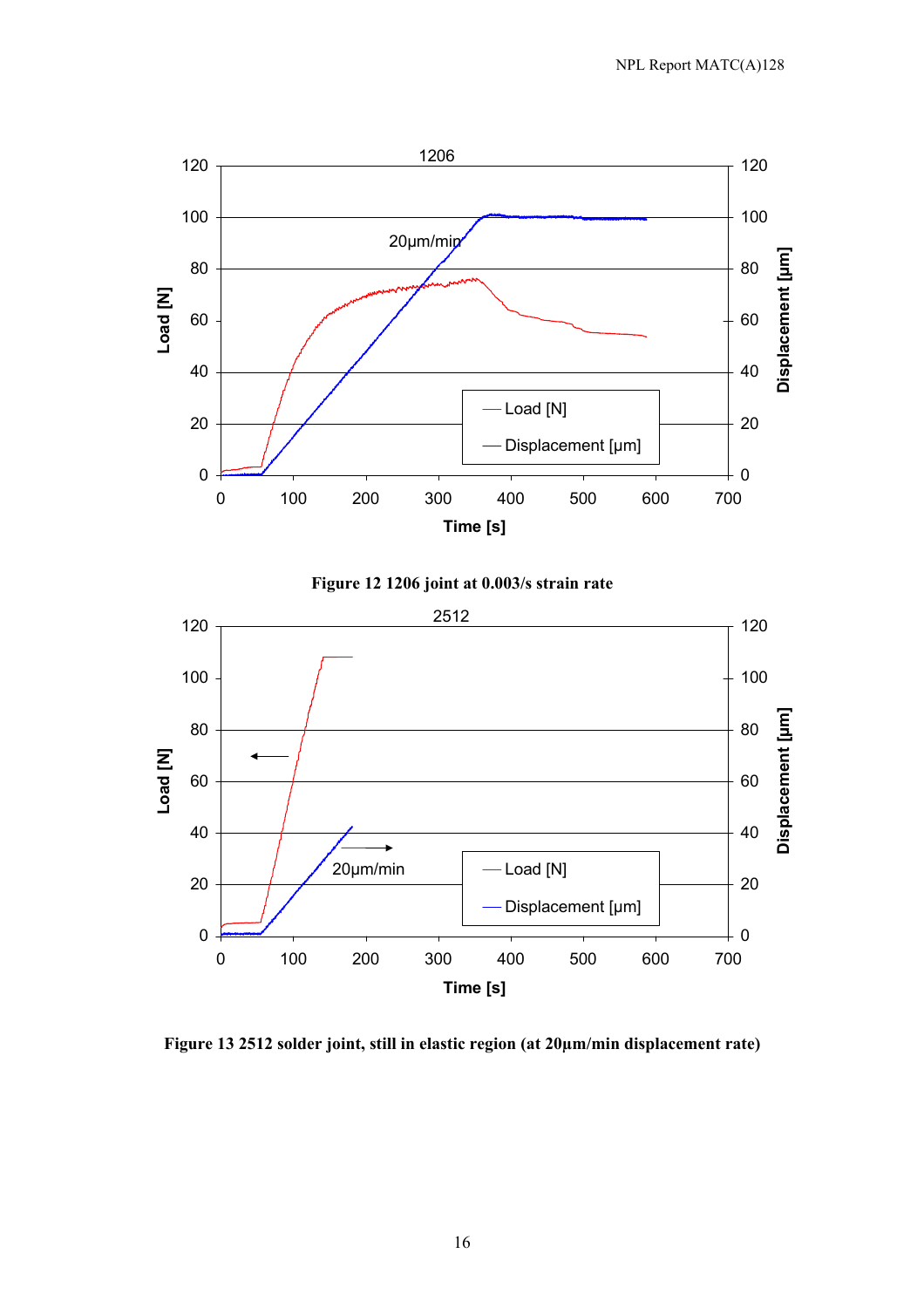

**Figure 14 Comparison of stress relaxations for 0805 and 1206 solder joints at 0.003 /s strain rate** 



**Figure 15 0805 joint at 0.016 /s strain rate**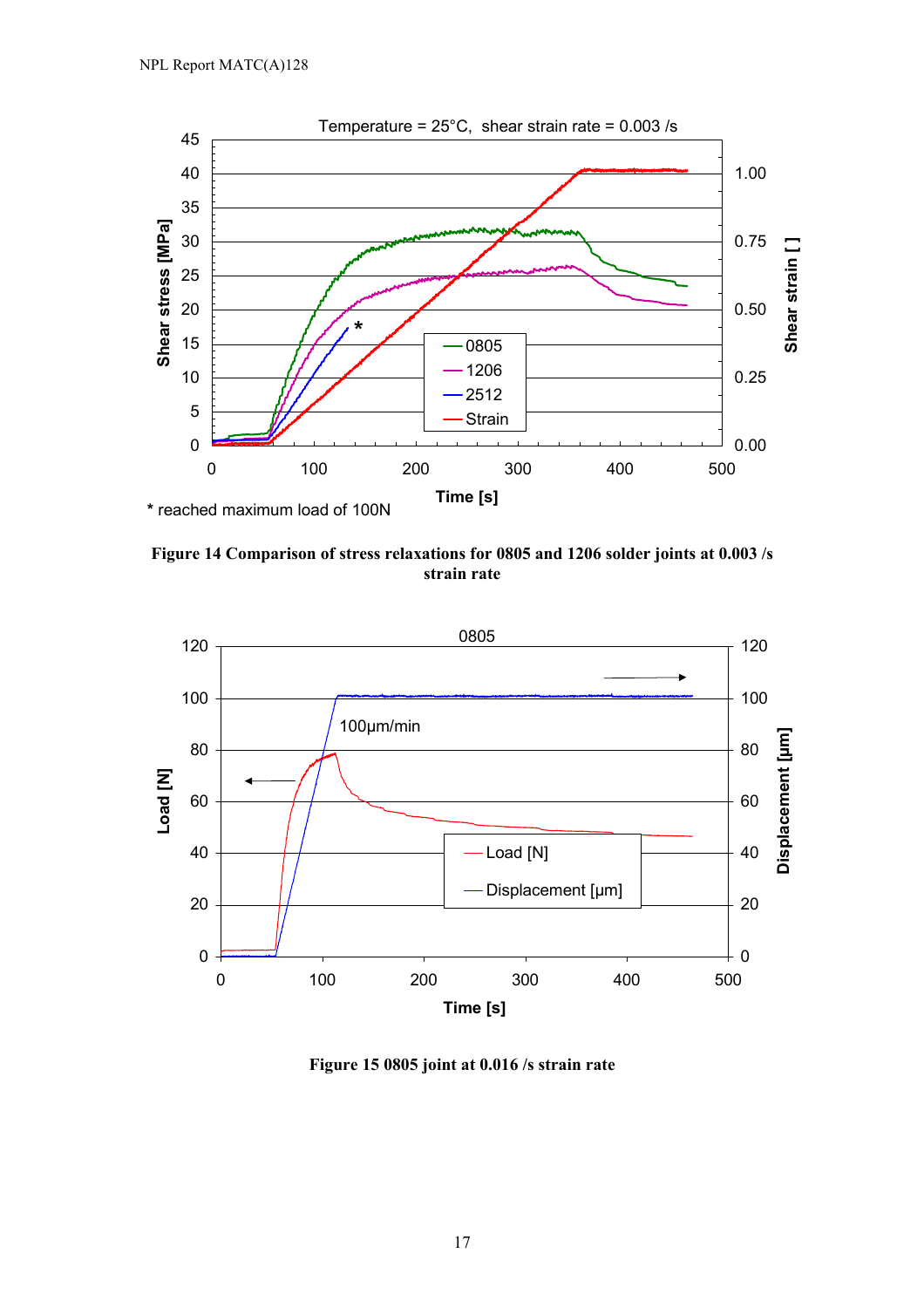

**Figure 16 1206 joint at 0.016 /s strain rate** 



**Figure 17 Solder joint is still in elastic region (2512 sample at 100µm/min displacement rate)**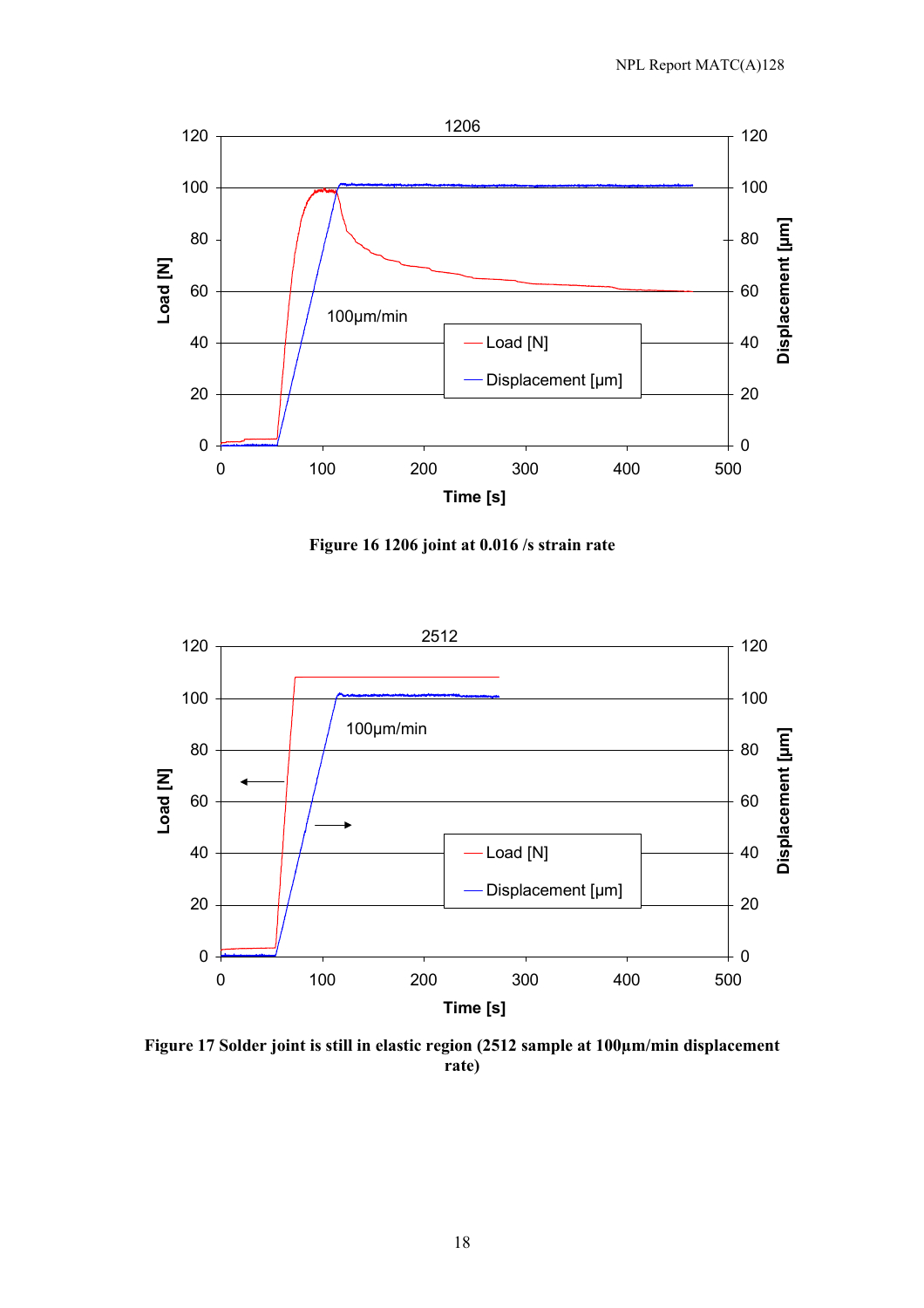

**Figure 18 Comparison of stress relaxations for 0805 and 1206 solder joints at 0.016 /s strain rate**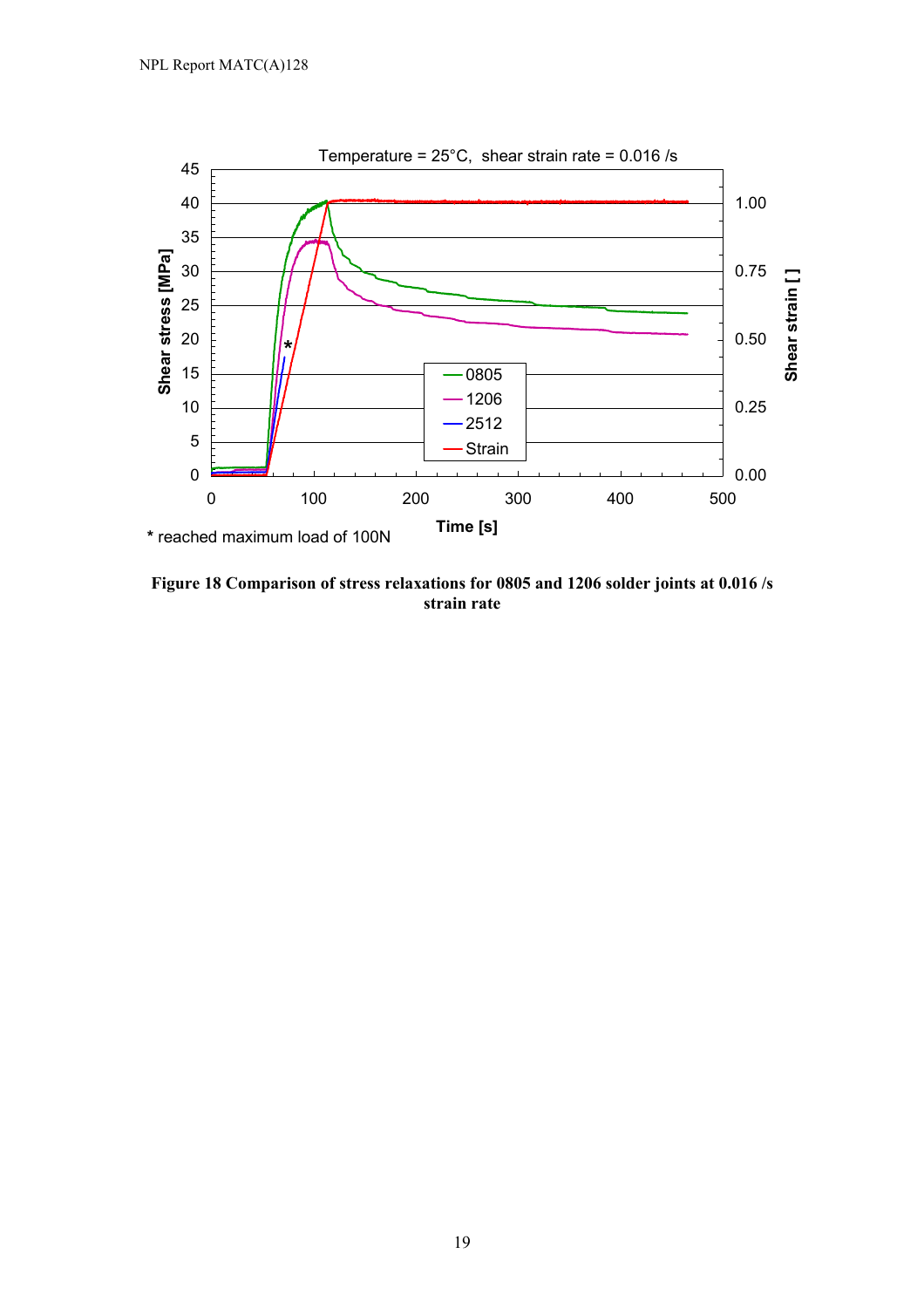

**Figure 19 Stress – strain hysteresis loop at 25 °C (3µm/min displacement rate)** 



**Figure 20 Stress – strain hysteresis loop at 50 °C (3µm/min displacement rate)**